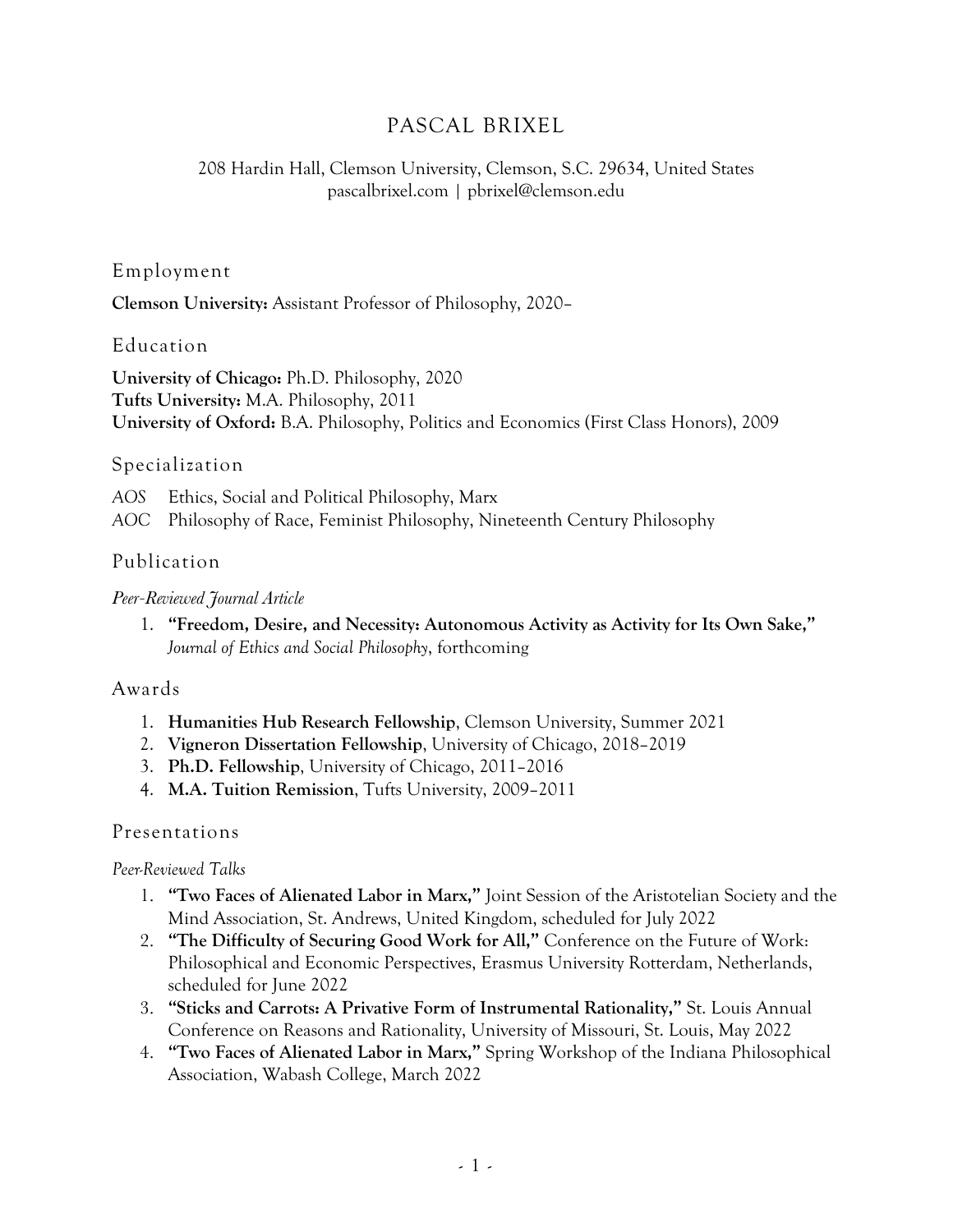- 5. **"Incentives Compromise Autonomy: The Unfreedom of Extrinsically Motivated Activity,"** Eastern Division Meeting of the American Philosophical Association, January 2022
- 6. **"Equality Is Not Enough: Freedom, Work, and the Limits of Republicanism,"**  Workshop on Labor Justice and the Transformation of Work, Universitat Pompeu Fabra, Spain, July 2021
- 7. **"Incentives Compromise Autonomy,"** Joint Session of the Aristotelian Society and the Mind Association, United Kingdom, July 2021
- 8. **"Two Faces of Alienated Labor: Why 'Meaningful Work' Is Not Enough,"** Annual Conference of the Marx and Philosophy Society, June 2021
- 9. **"Why We Work,"** Colloquium on the Ends of Autonomy, Monash University, Australia, December 2020
- 10. **"Why We Work,"** Workshop on Ethical Issues in Today's Turbulent World, Georgia Philosophical Society, October 2020

#### *Invited Talks*

- 11. **No Title,** Workshop on Marx and Marx-Related Philosophy, University of Chicago, cancelled due to pandemic
- 12. **"What Is Wrong with Coercion?"**, Department of Philosophy and Religion, Clemson University, March 2020

*Invited Commentaries*

- 13. **On Wayne Wapeemukwa, "Cedric Robinson's 'Black Idealism' and W.E.B. Du Bois' 'Black Marxism',"** Symposium at the Eastern Division Meeting of the American Philosophical Association, January 2022, cancelled
- 14. **On Paul Katsafanas, "Nietzsche and Murdoch on the Moral Significance of Perceptual Experience,"** Council on Advanced Studies Visiting Speakers Series, University of Chicago, February 2015

### *Talks at Graduate Workshops and Conferences*

- 15. **"Freedom as Activity for Its Own Sake,"** Philosophy Graduate Research Symposium, University of Chicago, December 2019
- 16. **"Species of External Unfreedom and Their Unity,"** Practical Philosophy Workshop, University of Chicago, May 2018
- 17. **"Freedom and Instrumentality,"** Practical Philosophy Workshop, University of Chicago, February 2017
- 18. **"The Philosophical Insignificance of Intuitions about Moral Responsibility,"** Practical Philosophy Workshop, March 2015
- 19. **"Contextualism and the Very Idea of a Philosophical Theory,"** Wittgenstein Workshop, University of Chicago, March 2014

## Teaching

### *Instructor of Record, Clemson University*

• **Gender, Race, and Class**, scheduled for Fall 2022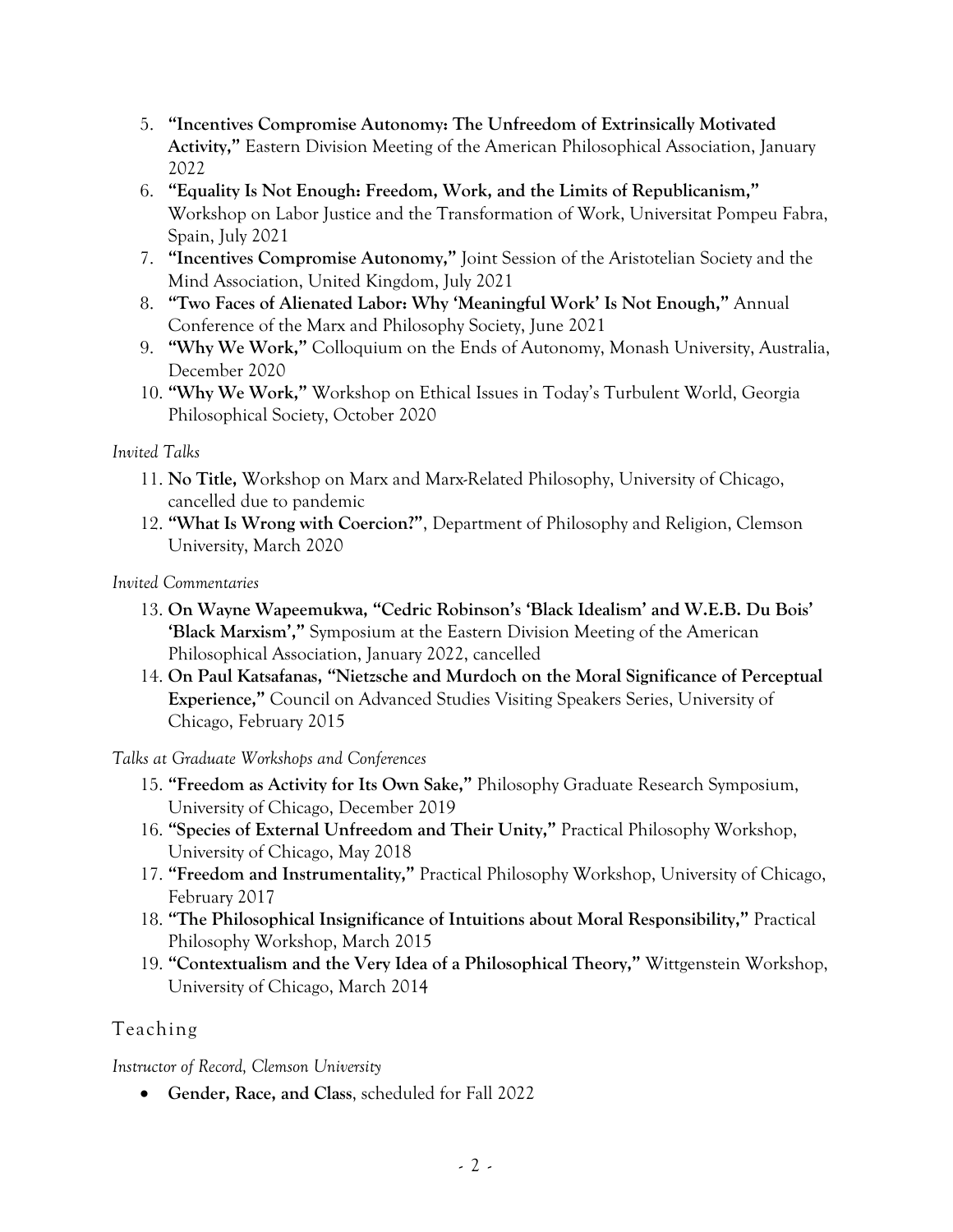- **Nineteenth Century Philosophy**, Fall 2021
- **Introduction to Ethics**, Spring 2021, Fall 2021, Spring 2022
- **Introduction to Logic**, Fall 2020 and scheduled for Fall 2022

*Instructor of Record, University of Chicago*

- **Freedom and Its Absence**, Spring 2018
- **Moral Luck**, Fall 2015

*Instructor of Record, School of the Art Institute of Chicago*

• **Introduction to Feminist Philosophy**, Fall 2016

*Thesis Advising, University of Chicago*

• **B.A. Preceptor**, Advising Philosophy majors on B.A. Theses, 2017–2018

#### *Teaching Assistant, University of Chicago*

- **Medical Ethics: Central Topics**, with Daniel Brudney, Winter 2020
- **Character and Commerce: Practical Wisdom in Economic Life**, with Candace Vogler, Winter 2020
- **History of Philosophy I: Ancient Philosophy**, with Agnes Callard, Fall 2017
- **Introduction to Political Philosophy**, with Ben Laurence, Spring 2017 and Spring 2018
- **Human Rights: Philosophical Foundations**, with Ben Laurence, Spring 2017
- **Racial Injustice**, with Anton Ford and Ben Laurence, Winter 2017
- **Introduction to Ethics**, with Ben Callard, Spring 2015
- **Agency and Self-Knowledge**, with David Finkelstein, Winter 2015
- **Karl Marx's Theory of History**, with Anton Ford, Spring 2014

#### *Teaching Assistant, Tufts University*

- **Metaphysics**, with Brian Epstein, Spring 2011
- **Ethical Theory**, with Avner Baz, Fall 2010
- **Global Justice**, with Lionel McPherson, Spring 2010

#### Service

- **Chair of the Departmental Curriculum Committee**, Department of Philosophy and Religion, Clemson University, 2021–
- **College Curriculum Committee**, College of Architecture, Arts and Humanities, Clemson University, 2021–
- **Webmaster**, Department of Philosophy and Religion, Clemson University, 2021–
- **Undergraduate Advisor**, Department of Philosophy and Religion, Clemson University, 2021–
- **Search Committee for Assistant Professor of Philosophy**, Department of Philosophy and Religion, Clemson University, 2021–2022
- **Chair's Advisory Committee**, Department of Philosophy and Religion, Clemson University, 2020–2021